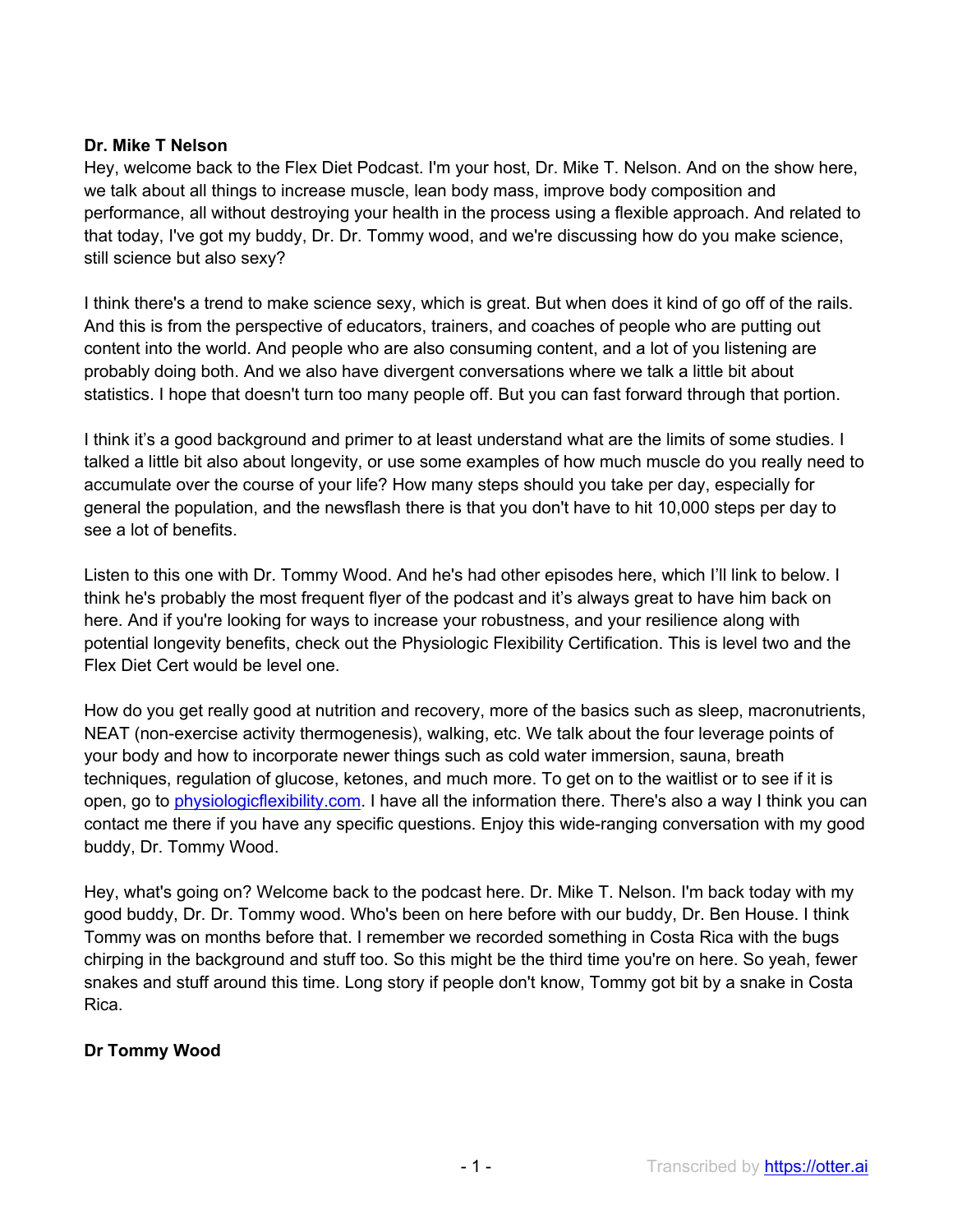Yeah. Good. Excited to be back. Excited to talk with you again. As always, I think things are going really well. It's actually been beginning of the year has been super busy, but in a good way. Like things are sort of waking up and catching up from a couple of years of being dormant.

### **Dr. Mike T Nelson**

And then also Tommy knows that if he doesn't show up on the podcast, I'll change his training into some hellacious like 2k repeats or something.

### **Dr Tommy Wood**

So yes, coach, I'm here.

### **Dr. Mike T Nelson**

Looks like it's going good.

### **Dr Tommy Wood**

Yeah. Yeah. Some new stuff to play around with a competition coming up. So yes, a lot of fun. I'm looking forward to it. Again, we're gonna have a crazy travel schedule going into the competition. So I'll just be kind of do whatever I can and show up but it's been a lot of fun so far.

#### **Dr. Mike T Nelson**

Yeah. And for people listening, what is the competition and the date?

### **Dr Tommy Wood**

It's Viking fest which is the sort of the sort of the local strongman competition happens every year. Did it last year is my first competition last year. And it's May 22. And we have some things like an arm over arm seated carpal, there's a moving medley with a searcher carry sandbag, carry Farmer's Walk, there's a log press like ladders as first time playing around with the log. And then there's some weird deadlift for max reps using some strange earthquake bar or something. And then there's a mystery event that will just figure out what is all day. You know, as usual, like local strongman competition, this is something that you told me very early on is like, show up ready to do whatever, because it's gonna change and it's gonna be weird. It's like, just kind of I happen to be ready for it.

#### **Dr. Mike T Nelson**

I get it, like you're dealing with, you know, equipment. And like the one I did years ago, it was great, because one of the local people made all the equipment for it. So they made like the, we had to do like a small frame carry, I think was only like 450 or 500 pounds or something. So it wasn't like super heavy. I mean, as far as Frank carries ago, this is the local event. The part I goofed up though, was that they gloss painted the handles on it, and it was brand new, and nobody had used them before. And so like most strong men events, if anyone's done one, it's like, okay, frame carries up next, when I was just in the novice division, so they're like, alright, warm up. And then we're all looking around each other. And the frames already loaded to like 450 because it doesn't go any lighter. And I'm like, I guess I should see if I can deadlift it. So I picked it up. I'm like, okay, like, 30 seconds later, the guy's like, Alright, you guys ready? And you could not even get chalk to stick to the handle. It was the grip on it was just hellacious. So there's, there's always unknowns of who knows what. So that kind of makes it fun, too.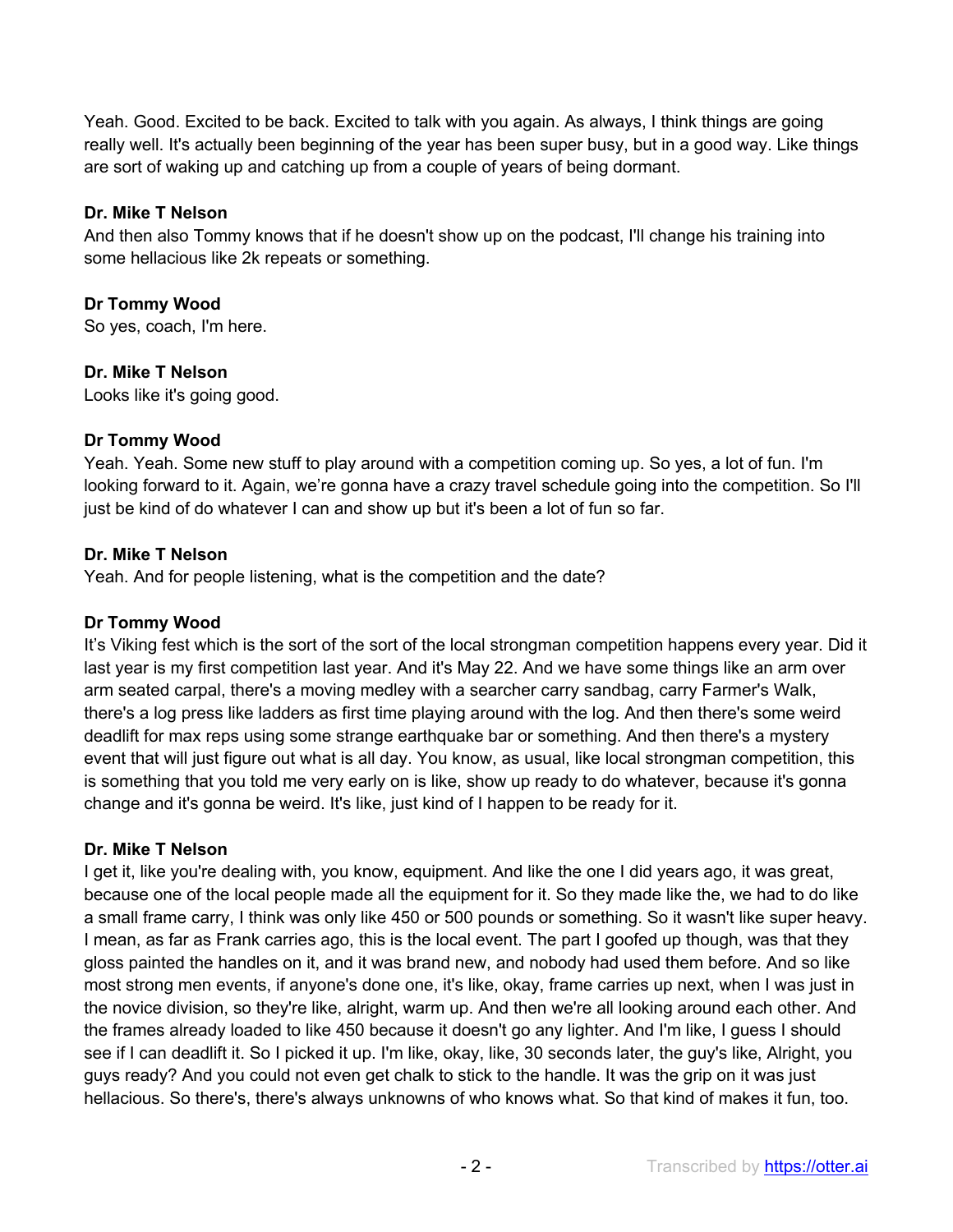# **Dr Tommy Wood**

So yeah, exactly. There's, I'm definitely less suited to sort of the real rigor of something like a powerlifting competition. So like this, this kind of the randomness and sort of the changing nature of the strongman events are much more like, in my in my wheelhouse or something that I enjoy. So it's all part of the experience.

# **Dr. Mike T Nelson**

Yeah, nothing has been for me like the variety is much better. Yeah. But if people aren't expecting it, like if people transition, I've had a couple people transition from powerlifting strongman and I keep telling them, like, it's not going to be run the same way. Like if you're used to your meats, like being run like clockwork, like especially at a local level, it's it's just not and there's gonna be stuff there you didn't plan for is gonna be weird equipment that just just be okay with it, because everybody's using the same thing. So you're fine.

# **Dr Tommy Wood**

One of the, at least from the last competition I did. One of the benefits of that was that they had sandbags that were we had to carry I think there were there were 200 pounds. They were definitely not 200 pounds. They were like 150 Maybe. And so that's the good stuff. That's the good part about things not being so tightly regulated.

# **Dr. Mike T Nelson**

Yeah, I heard a story of I won't name the guy, but moderately high level competitors years ago, doing a car deadlift, and he's pretty sure they forgot to remove the weights from the heavyweight to the lighter weight division in the car. Because people went from hitting like 15 to 20 reps to like some people's zero d event. So yeah. Never know.

# **Dr Tommy Wood**

Oh, yeah. I guess the first competition I did. We had that there was dinner. There was a simulated denistone event in that one. And Peter like we did it. We did a podcast about it. So people Yeah, heard about it. They have the last one. Well, one of the guys in the in the in my category, I guess is novice lightweight. He was just super short. So like, when he lifted the stones off the ground, they didn't really lift off. So like one edge of both weight was on the max holds. He was just like holding it there. The judge couldn't see that it wasn't there was still touching the ground. So like, I think he won the event despite not actually lifting the stones off the ground.

# **Dr. Mike T Nelson**

Yeah, and he probably doesn't want to be the guy that they have to bring out the little pedestals for him to stand on. Well, today's topic I thought we would talk about how do we make the discussion of science sexy, but still have it be science? Because I think you can make a lot of things sexy, but how do you do that without sort of violating kind of the principles of science itself? Right and if you go around social media I like that there's a lot more science educators. And I think that's definitely a move in the right direction, which we, I think we both 100% Applaud.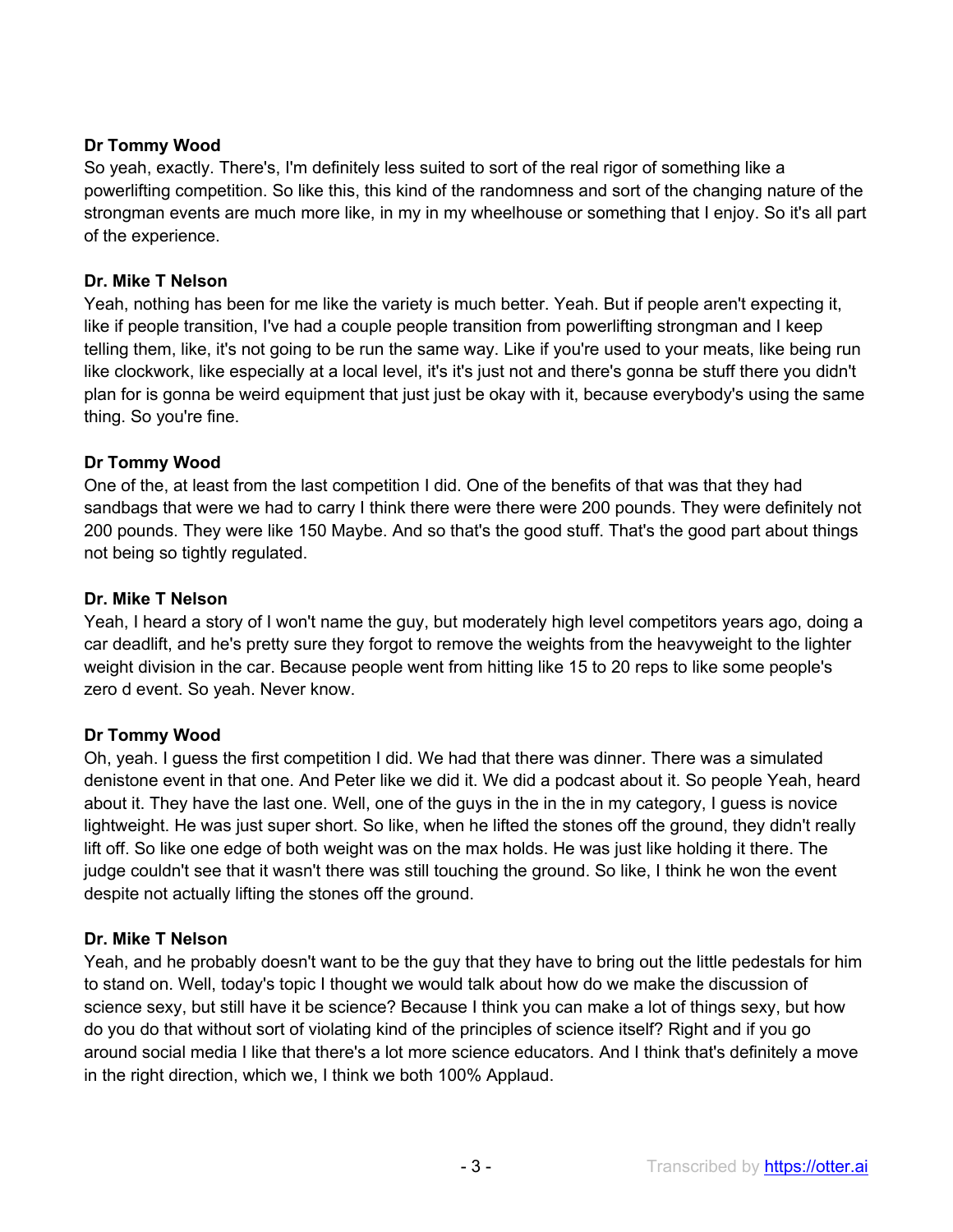But for people who are listening who don't have a background in science, like, what are some things, maybe a little warnings? Or kind of what follow up should they do on their own? Because I think there's a tendency, especially if you're not trained in what to look for, to be like, oh, so and so is a scientist person? Well, they, they must be 100%. Correct. And I mean, we've both been to conferences long enough. I remember being at the ACSM conference in 2005. And I won't say their names, or even the topic, but basically two of the top researchers and said area, were arguing about one paper that they both had read. And this went on for like 20 minutes. And I'm sitting there, and I'm going one, this is amazing, too. This is kind of scary. Three, I'm like, these are both like the top two people in their field, they're both looking at the same data from the same paper that I know they read. And yet they still don't agree. And to me, that was kind of like this lightbulb moment of like, oh, like everybody is unintentionally kind of biased by their own background and their own studies and what they've kind of done.

And you may have two people looking at the same data and not agree. And then related to that I went to work for a medical device company. We had, there was a potential recall that was going on, which has been made public years ago. So I'm not revealing anything I'm not supposed to. And we had an in house statistics guy was a PhD in stats from I don't know, some crazy school. And we weren't sure. So we hired another consultant who has a PhD in statistics and medical device, area and biology. And I had to sit there in a meeting for an hour every day for literally four weeks in a row. And watch these two dudes argue back and forth for the whole hour about stuff that I didn't even understand at all. And all I left with that was going shit. So now we've got two people who are in the same field who have their terminal degree in the area. And they can't even agree on what method is the best method to do. So it's not as always black and white, I think as what people think that it would be.

# **Dr Tommy Wood**

Yeah, this is I've done some, some more advanced statistics training recently, myself, because it's something I do a lot of in that incident. And when you get to sort of the upper level of statistics, if you get people who know what they're talking about, they'll tell you that actually, it's a very, like, a lot of it is very subjective.

# **Dr. Mike T Nelson**

Which blew me away, because I was told, statistics is the thing that answers all of our subjective questions.

#### **Dr Tommy Wood**

Yeah. No, it's not because the way that you choose to frame the question. And the methods you apply, you know, it really boils down to how you interpret the scientific question. And that then comes back to how you subjectively think about what it is you want to learn. Plus, you know, there's some fudge factor in terms of, you know, often people will move things around a little bit once they start to see the data, which you technically shouldn't, shouldn't do in general, if you're trying to, like truly answer a question, rather than doing something exploratory. But yeah, there's a huge subjective factor in the way that you approach the analysis of the data.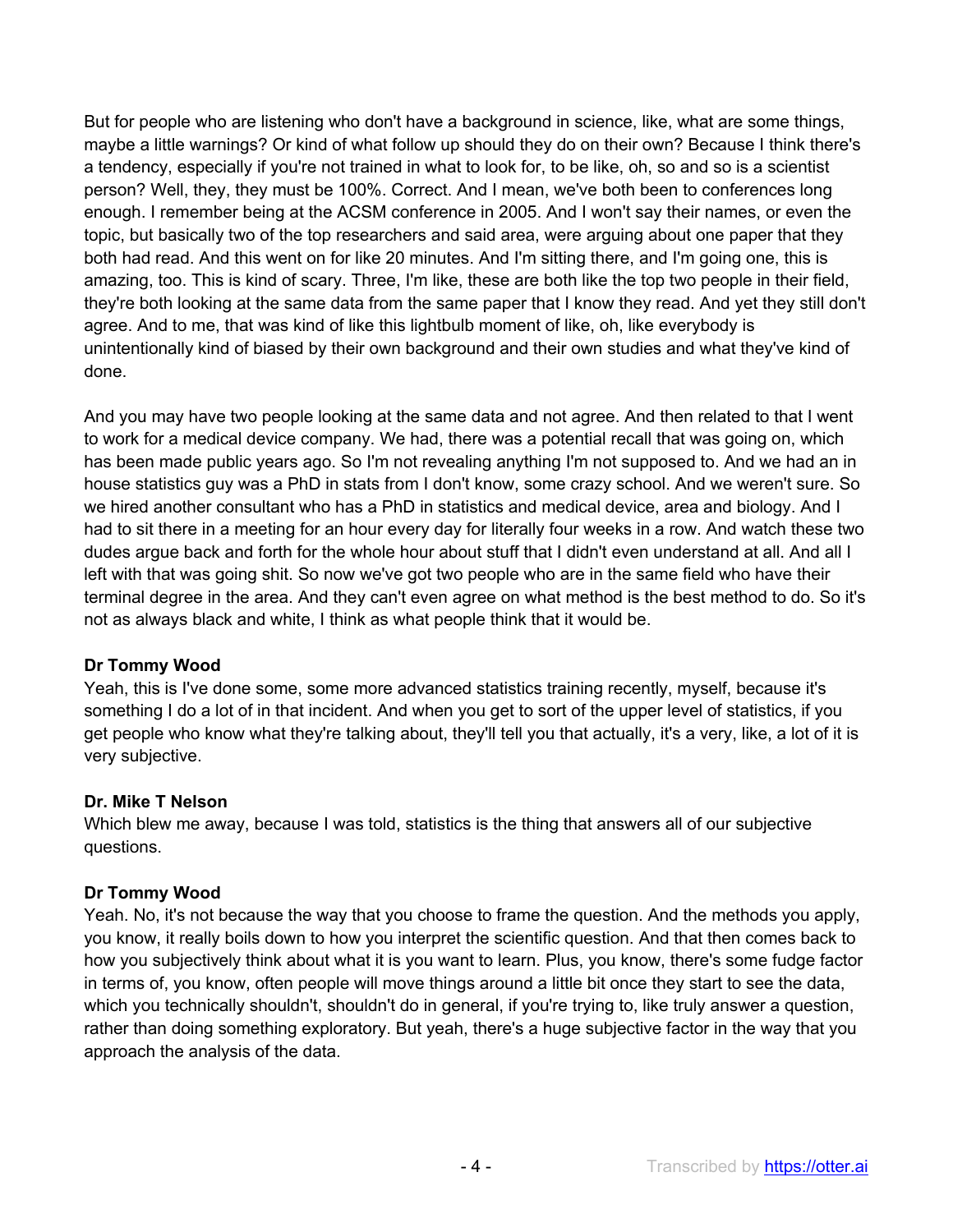And most people, right, if you're reading, if you're reading the Methods section of a paper, I guarantee that even people who understand like the actual methods, the things they did with the subjects or whatever, you're going to gloss over this fiscal analysis section, because you're just like, Oh, yes, that's whatever. But the way that people choose to do that will give you two very different answers. You've obviously seen that seen that in real life.

### **Dr. Mike T Nelson**

Yeah. And I'm not a stats wizard by any stretch of the imagination. I have a minor in mathematics, which isn't necessarily stats and suffered through biostatistics, one through three and I did my, my minimum to know enough to hopefully not be super dangerous. But even when I look on peer reviews now, and I look at the question, and the question to me can be solved with what I would say is basic statistics. And they're doing something really crazy that I don't understand. Yeah, I'm like a external stats review, because my first question is, like, how, why did you pick this super complicated method?

And what are you trying to show that I don't understand like when you could use this other method that is very straightforward has been done for bazillions of years. That just makes me nervous. And then I looked to see who funded the study. And if it's funding of the thing where they have a potential positive impact, and especially supplement companies funding research, not to pin it on all that but that just makes me more suspicious. And I want someone who actually understands what they did to make sure that what they did is legit because I don't feel qualified at that point to say yea or nay.

#### **Dr Tommy Wood**

Yeah, that I mean, in general, I mean, it doesn't work with all questions, particularly things that require detail, like, very sort of high dimensionality data, that, you know, it does get tricky in terms of how to get that across and analyze it like omics stuff.

# **Dr. Mike T Nelson**

Oh, sure. You're taking like this shit tons of data to just like throwing in the pot. And so it's difficult to get it across.

#### **Dr Tommy Wood**

But in general, I feel very strongly that most people, you should be able to answer the question by just showing people the data, right? Yes, you can make a graph where you look at the graph, you're like, oh, yeah, that's different. And so even if like, the statistical analysis shows that, you know, it's like the p value is not quite below 0.05. And it's not certainly statistically significant, for whatever reason, power or because they adjusted for a whole bunch of stuff. Like, you can look at the graph and be like, oh, yeah, yeah, there's a signal right there, I can see it. And like most people can intuitively do that. So if a paper doesn't show you the data, sort of hides it all in, in tables and random complex statistical analyses. Like, I usually tend to think that's, that's a red flag, because even people who don't understand statistics, like they're like, they can understand a graph like, oh, yeah, I see it right there.

#### **Dr. Mike T Nelson**

Yeah, and especially when I go to look at the raw data, and it's not there. I'm like, oh, okay, what, what's, what's going on?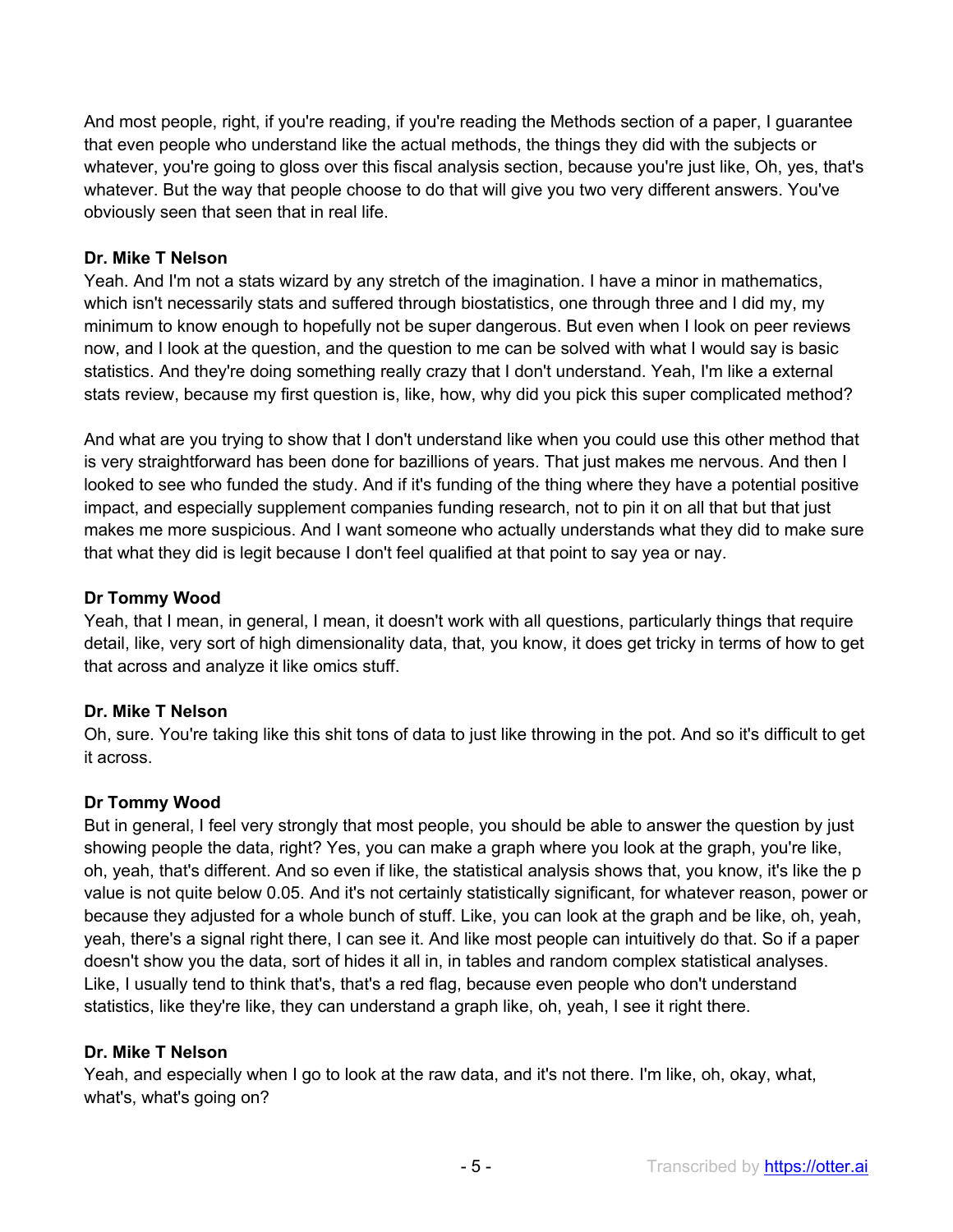### **Dr Tommy Wood**

Yeah, I think I'm really, I'm a really annoying reviewer for papers. Because, like, my first question is always put all the data on the graph, like bar chart with like, mean and standard error of the mean, get out of here, just like you have 12 subjects, show me all the data like it's not, it's not that it's not that complex. And it's like literally, that always the first thing I write, because that's, that's the first step to sort of having people really appreciate what data looks like, and it's not tidy. But when you see all of it, you can really actually understand what's going on.

#### **Dr. Mike T Nelson**

Yeah, and especially a lot of times looking at, you know, what are some of the outliers or data they sort of threw out is, that's for like, all the really interesting questions potentially come from, right, because your first question then is, is that quote unquote, a real thing or not? If we can show that it is a real thing, then you know, what the hell is going on? I remember, Stu Phillips at a system years ago presenting this data looking at some hypertrophy response and a chronic study they did.

And he shows the graph, and there's all the data points are down here. And there's two data points, like two statistical significant deviations way up at the top. And I said, Hey, like, what, what the hell is going on with that? He's like, Oh, those are the beef brothers. There's, there's these two guys who like, I don't know how many pounds of beef, they per day, run the study. And I think it was a hypertrophy study. And they just got these massive gains compared to everybody else. And so then later, they did some studies looking at, you know, was it testosterone was there different changes, and that sort of led to this kind of extreme responders and this kind of other literature of looking at response rates. But if you didn't show a data plot with all the data, and you just said, Oh, we had two people were outliers, we throw them out, or we put them in the data. You wouldn't see that. Right?

#### **Dr Tommy Wood**

If you didn't show the data points, you'd have a bigger like standard deviation, you have a bigger error, and you have no appreciation for like where they are in terms of magnitude.

#### **Dr. Mike T Nelson**

Right now, it could be everyone is screwball. Or it could be one or two people left in, but you don't know. Right? Because you could, if you wanted to manufacture an artificial data set, you could get them to look different, but have the standard deviation be the same thing? Yeah, exactly. Yeah. Yeah. And then one of my studies was actually tossed out from my PhD research, because the standard deviation was too high.

We're doing some flow mediated dilation on people. And I showed it to my advisor, and he's like, Well, you just suck. Is this an aquifer? Your technique is bad. And I'm like, Dude, I did all the practices. I did everything. So they got pissed off. So I went back and looked at the data, because we had baseline before and then after intervention. And it turns out that the people enrolled in the study, were at the extreme ends of what is considered a normal response. So they didn't really very much over the interventions.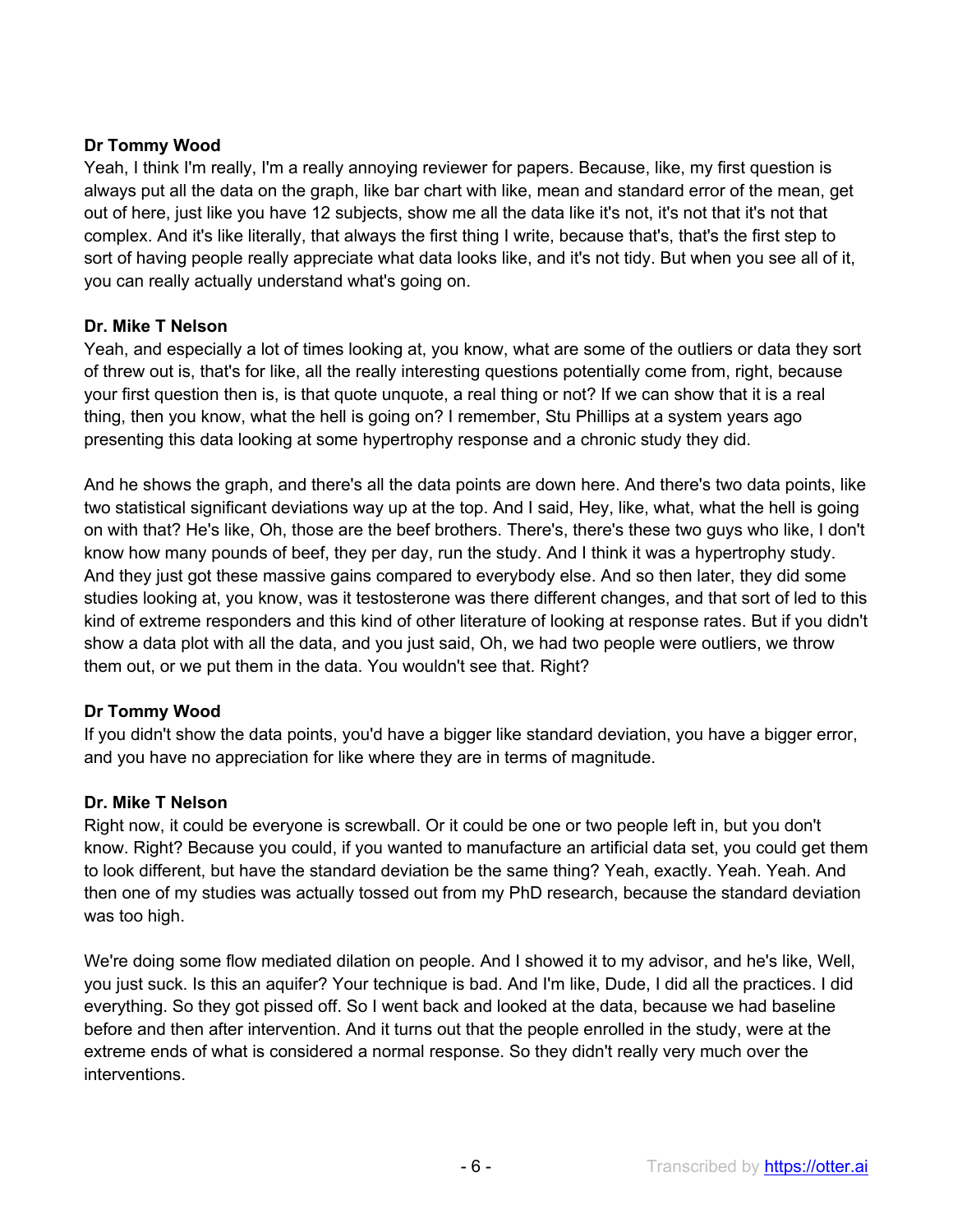But their baselines were way out the extremes. So I argued that it wasn't necessarily my skill, but the fact that we just happened to get these people who were at both ends of the spectrum because a healthy population like you know, vessel function, and he's like, Well, don't worry, you can publish it now because your standard deviations to poor so I was like, shit so I had a can that whole study.

# **Dr Tommy Wood**

It's stuff like that, expecting things to be homogeneous and people to be homogeneous like it just doesn't it stuff like that it drives me crazy like in in, in my fields right we have animal models of brain injury. And they are super variable, like incredibly variable for various light and it's usually anatomical anatomical variability from animal to animal. And I think that's really good, because humans are also super variable. But the problem is that it means that you can't just do an experiment that has like, eight animals, right? Yeah, more animal. It's very busy. But there is there's this like strength and important things in that variability. But everybody else tries to sweep that stuff under the rug. And I think that's one of the reasons why we don't do a good job of actually translating from animals to humans in general. Like, we really suck at it.

# **Dr. Mike T Nelson**

Yeah, and even just variability itself is something that no one in the statistical world wants to talk about. Because if your data is not for people listening, normally distributed, right? It doesn't look like this nice kind of little bell shaped curve, where most of the people are in the middle. You have to account for that. And you have to use different methods to then look at that data. You can't add it all.

# **Dr Tommy Wood**

They're not as nice or easy to interpret.

# **Dr. Mike T Nelson**

And then, you know, obviously, I'm biased because I my whole PhD was on fine scale variability across physiologic systems. So we were purposely looking at what is the variability difference in different systems. But trying to get that through a review sometimes is almost impossible, because people are like, well, you don't have units on this thing. I'm like, it's a variability measurement. We're looking to see how different one measurement is from the next and the time course the temporal relationship matters. They're like, well, where's your where's your statistics? I'm like, it's not linear distributors. So we can't take your standard off the shelf statistics and show that to like, No, this is crap. So I have one study that literally went through 13 revisions. And eventually, I just pulled the plug on it and said, Fuck it. I'm not publishing. I feel like we're just bitching about stats.

# **Dr Tommy Wood**

Okay, how do we get back on topic?

# **Dr. Mike T Nelson**

So one listener left?

# **Dr Tommy Wood**

Boring, making boring things sexy?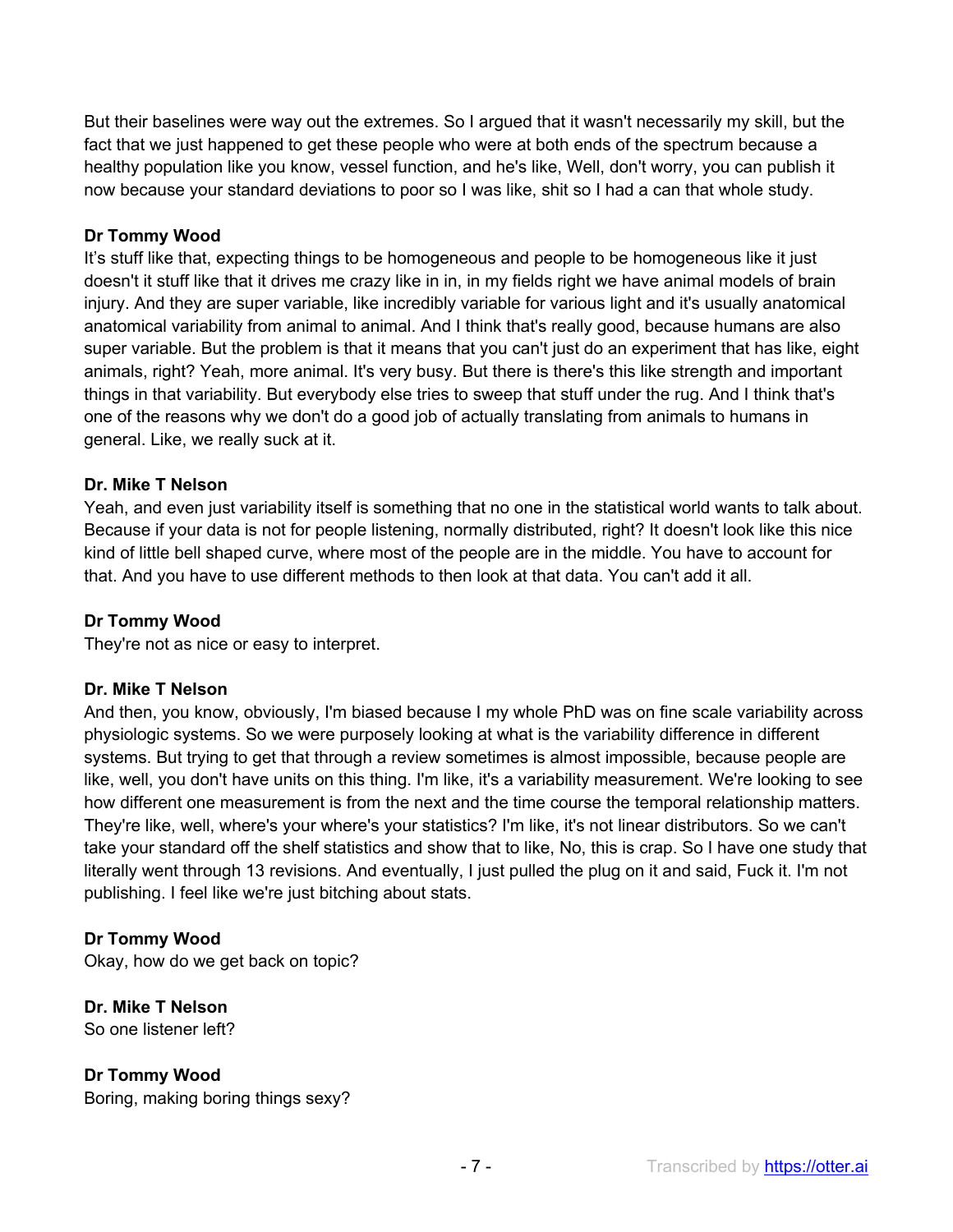I think we just did the opposite.

#### **Dr Tommy Wood**

I have thought about this a lot recently. And, but the best is really funny, because I think the best content, people produce the best content on social media. And that's where a lot of us get our site. It's not me, like people will post a new interesting study I like and I can go and get to dig into it. But I think the best content creators is just say the same things again, and again and again. But maybe they maybe they change the approach. Maybe they change the message slightly, maybe they change the application slightly, because different people will internalize it a different way.

And we also know that you probably need to hear things like 10 times, before it actually starts to sink in. It, it's similar to, you know, there'll be things that I tell my wife, and I tell her it five times, and then somebody else tells it to one. So she's like, look at this thing that I just, you know, that I just heard about, like, isn't this isn't this great. And it's like sometimes changing the person changing the mesh slightly. That's what gets things across. But that's not necessarily what people are drawn to what people are drawn to is novelty. And so the alternative is people who are like, I have a new thing that's really important, every week.

And, you know, here's this brand new information that only I know. And you know, or, and so that's one part of it. And as soon as people are presenting information like that, immediately, you have to be you have to be wary, because most people are like really good at one thing, or a couple of things. As soon as they profess to be experts in lots of things, then then you need to be concerned because they probably just read one paper, and are now telling you about it as if they're an expert. And oftentimes, we've we've talked about this. Sometimes they'll be like, Hey, this is brand new paper in this fancy journal. Here's this thing that you should do, because of it. But actually, there's like 20 years of applied research that this person hasn't read that completely disagrees with this one fancy paper.

Yet the fancy paper is the thing that they gets sold to you. And I also see, I also see people who, you know, they have an area of expertise, and they've developed a following because of it. But then there's this thing where either they feel the need to create novelty in order to keep people engaged, or people are asking them questions like, hey, because you talk about all this stuff, what's your opinion on this? And then they feel like they have to have an opinion. And then they write a blog post and have a have a podcast. And this is one of the main reasons why I increasingly don't like being on social media is because like, people asked me for opinions on things that I don't have an opinion about, but yeah, expected to have. I don't know.

But people probably don't want to hear me say, I don't know a lot. Yeah. Right. But but but then, you know, those who aspire to some degree of fame, or notoriety or whatever it is, and I think that drives a lot of it, to be honest. They find themselves having to have an opinion. And then you give yourself a crash course. And tell people like, things as if you're an expert on that area, when actually in reality, you've probably missed a whole bunch of stuff. And you don't really understand it that well.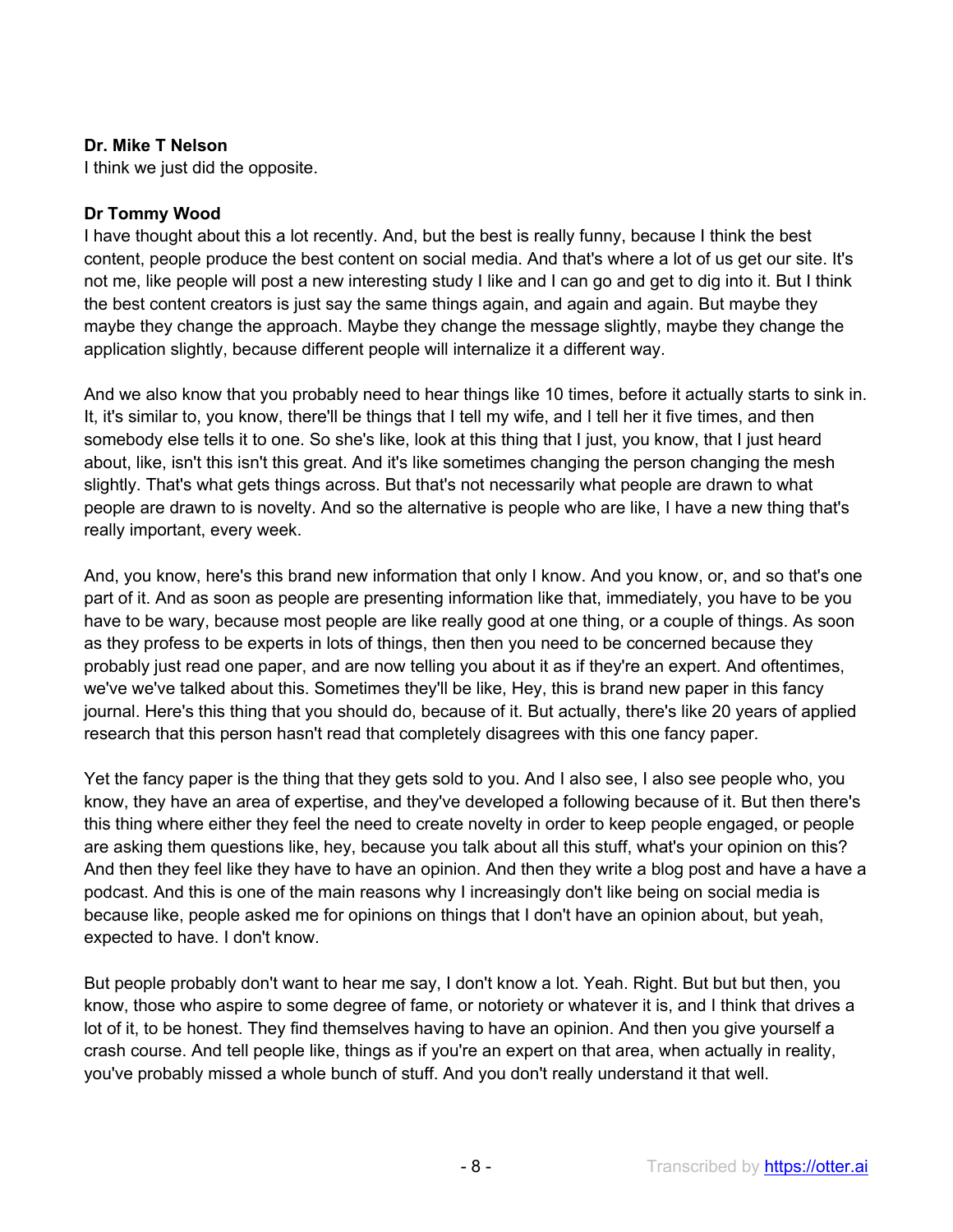Yeah. And that's what's so hard to because if, let's say you're starting out, and you're swerving a little out of your lane, the amount of time it takes to be somewhat updated on the literature in the background is massive, you know, so like, even with peer reviews and stuff, like I just got one the other day, like soccer and jump training, and like, Heck, if I know, like, no, sorry, I'm not the reviewer for that, you know, especially at that level of detail, I can tell you basic stuff, but you know, and then the amount of time to go backwards and look at all the information.

And if you have something that's a bright, shiny new object, like every week or every day, there's just not enough time to go back and look at that. And not to pick on younger people. But if you're 19 years old, I know you haven't done all that you just haven't been on Earth long enough. Time to get through that kind of stuff. So that I think is different now than it used to be. I would say, maybe get your thoughts on this to that. Like 15 years ago, it was experts could never like kind of go out of their lane.

Right. I remember when John Berardi was publishing some stuff at a tea nation on nutrition. And he sent an article into TC on exercise. And TC is like, what are you doing talking about exercise? No one's gonna believe anything you say? He's like, Well, my PhD, I took a lot of stuff. It was an exercise metabolism. I just happened to focus more on nutrition. And he got just kind of crucified for talking about exercise. And he wasn't saying anything crazy. It was just like, really basic stuff like you would learn in an undergrad class. We're now it seems like the pendulum has shifted almost the other way. Where it's like almost all novelty. It's like, oh, you're an expert in, you know, TBI as well. You know, I just twisted my ankle, bro, what do I do?

#### **Dr Tommy Wood**

I don't really know. I don't really know what's driven that shit. I mean, I think the, the, you know, our access to information nowadays has maybe given us the illusion of knowledge, both in others, as well as ourselves. That that may be part of it. But then there's also, you know, if you're, if you're a professor at a fancy institution, and you've gotten 10s of millions of dollars to do research, and it's usually basic science research. And, you know, all these people all day tell you how smart you are. And then somebody comes along and you get offered book deals or podcasts or something. I just think there's this, there's this element of people being taught, like you've had smoke blowing up your ass all day, every day by people.

And all of a sudden you start to believe your own BS, because like, there's nobody around you who you trust to be like, Dude, you just don't understand that you just don't know that. And you know, you need to. And so so like, there's this drive for people to be this expert. And I think some of these things are now sort of being funneled down. And it will change over time, right? In five years time. It'll be somebody different. But right now you have like two or three, you know, famous scientists who was sort of like really driving certain narratives, even when some of the things that they're going into a really outside of their area of expertise, yet we sort of take it as take it as gospel because of their, you know, because of that notoriety.

#### **Dr. Mike T Nelson**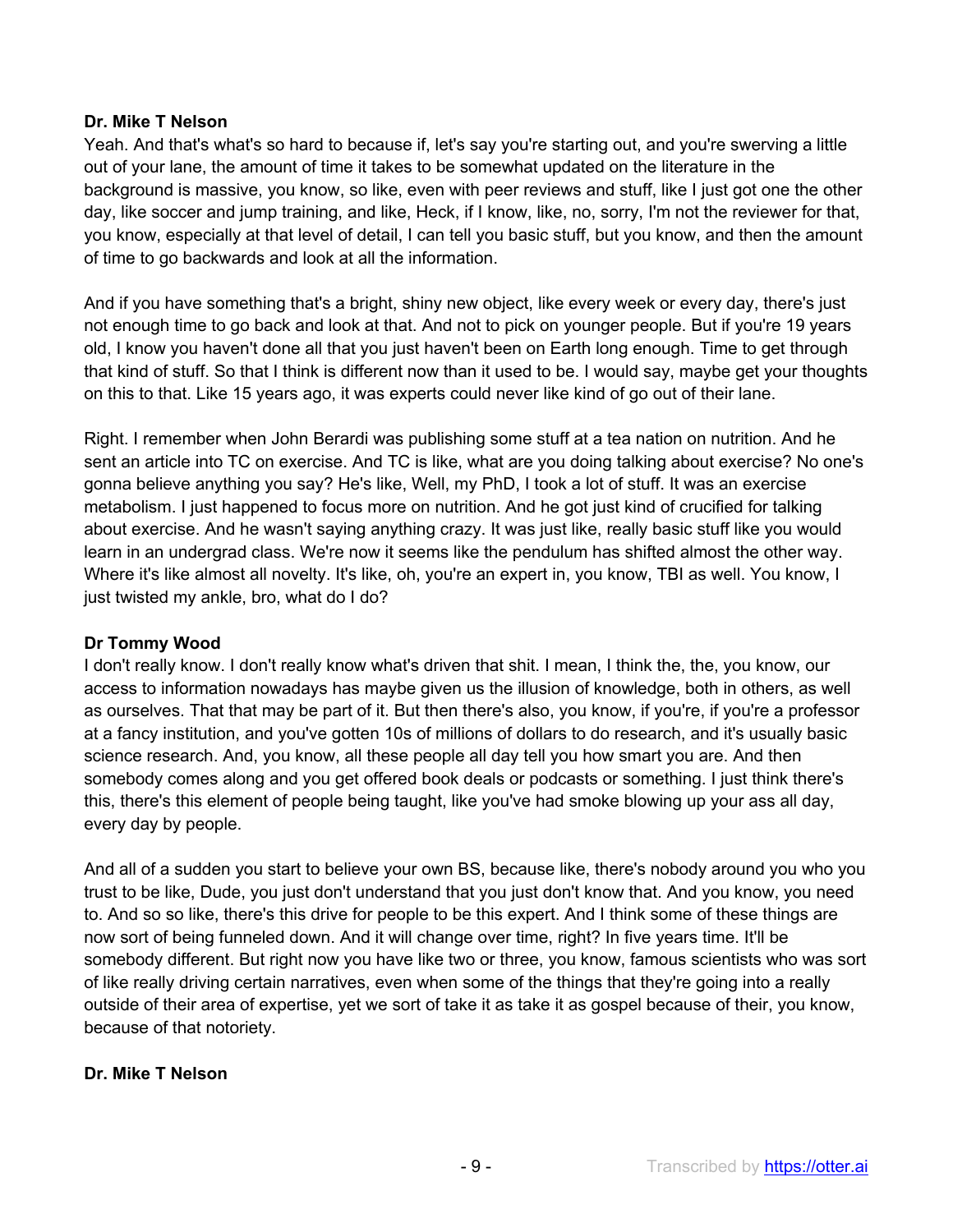Yeah. And that's also hard to because as someone who is doing science, education, one of your goals is to have a bigger platform, because that allows you to make, you know, more change and to affect more people. But then it's, like you said that, the tricky line of how far do you stray outside of where you're at? And with social media, the sort of the feedback and the applause and everything is instant, right? So you start posting on something that's a little bit outside your area of expertise. Oh, my God, everyone loved that thing. Right. So it's sort of a intrinsic human nature, if left unchecked to try to do more of that. Yeah, right. And in one hand, yep, you are doing more education. But if that goes unchecked, then at some point, you are kind of swerving around the road, and now you're in the ditch, and now the car was entirely off the cliff.

# **Dr Tommy Wood**

That the thing that probably concerns me the most, right, so there are always gonna be people who are interested in that kind of stuff. And they just like voracious consumers of knowledge. Regardless of the application, I think that's great. You want to learn stuff, you want to hear about the latest papers. You know, even if you don't have formal training, in the scientific process, I think that's great. You know, I applaud people who want to learn new things as fabulous stuff.

What concerns me is when it detracts from what supposedly is the overall goal, and so like, if I, you know, if I'm a scientist, and trying to be a science educator, it's mainly in the area of health, right? So I want to help other people improve their health, or I want health in general to be improved with, you know, improving knowledge and or supporting the changes required to do that. And then also highlighting areas where, actually for some people that's really, really difficult, and how can we support them when they don't have the financial or other resources to do this stuff that would be easy for your eye to do if we wanted to.

That's, that's a big part of health, you know, the sort of the social determinants of health. And so that's my goal. And so if I were to continuously add novel, novelty, new things that you need to do these new 12 things that you need to do in this exact order, so that you can get an extra eight minutes of deep sleep tonight. I think that really detracts from the overall goal of improving people's health, because the things that matter will always be the same. And it's like, you call it violent consistency, right? The same boring stuff every day. That's what really matters. And so as soon as you add novelty lists of things, you need to do these 47 steps to do X. I think that really detracts from the thing that matters, which is violent consistency of those basic things.

# **Dr. Mike T Nelson**

Yeah, no, I, I agree with that. And this for myself, I always feel like I'm kind of walking on the fine line of, can I find new and novel ways to get people back to the basics? And if it is something that has, you know, data, or even if it doesn't, what is the context of it? And then also, like, what is a realistic expectation? Right? So you know, I did some videos about you know, beta alanine, and yeah, lots of data on it shows it's beneficial. But again, you're looking at I think it was a study done in elite rowers who were well divisible, you consider a leap, but they were doing a to K below seven minutes.

So they weren't like your average recreational people, you'd be pulling off the street. And I think a decrease their time by if I remember, right, three or four seconds, right? Which for that population with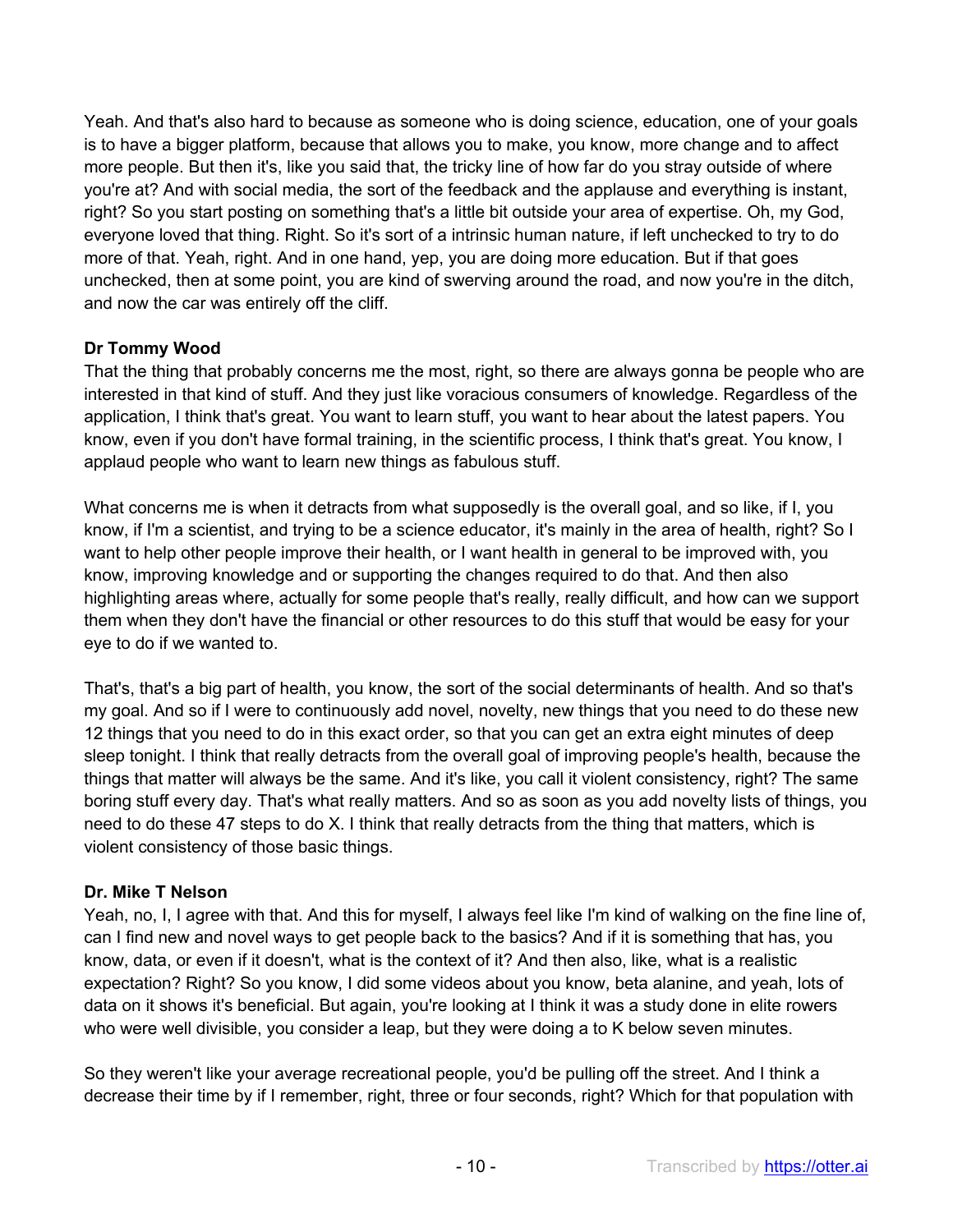just a supplement, but not additional training. That's pretty damn impressive. Yeah. But to the average person like to shave three seconds off of their nine minute 2k. You really need beta alanine, it's like No, bro, just get on the rower. So I always go back and forth of trying to explain that, yeah, this thing works. Here's the data, here's what it is. But trying to then put that back into context of, you know, here's what it was actually beneficial for, and you're still down in like the way single digits. And if you're an elite athlete, yeah, that matters, right to do that without additional training. That's pretty cool. If you don't even know what a rower is, who cares? Like Beta Alanine is like dead last on your list I should have to do.

# **Dr Tommy Wood**

Yeah, I mean, I think that's a great a great example. And there's another there's a nice stuff. I think, people like some people that I've seen that done a better job of this is like, let's look at relative effect sizes, right? Like here are the things that matter for the things that you care about. And so like longevity is a hot topic, I can use that as an example, because there's a nice, there's a nice paper that at least has a bit of this. And there's also some similar stuff for cognitive decline, which is another thing that a lot of people ask me about.

But like, if and this is also related to just like general activity, and if you look at this, there was a nice meta analysis, meta regression on walking like steps per day and all cause mortality. Like, if you increase your steps from two and a half 1000 to five or 7000 a day, like, the effect is the same as not smoking, not having high blood pressure, not having kidney disease, like all these things that we know are really bad for your health, right. And the improvement that you get, just by adding a few 1000 steps a day on your mortality risk is massive, right?

As a huge effect, whatever fancy supplement somebody is setting to take, or whatever you're supposed to do to increase your deep sleep by 3%. Like, there's just, it's just like a drop in the ocean compared to how really impactful these things that we know, a better a beneficial and helpful are. And so that's the thing, if you're focusing on on the supplement, because you don't want to go out and do another 4000 steps a day. Right? You just you're really playing at the wrong the wrong end of the effect size spectrum.

# **Dr. Mike T Nelson**

Yeah, and I think it's human nature to think linearly. And I mean, I'm biased. I did a master's in engineering where they try to beat thinking linearly out of view. But I know that I still have a bad habit of doing it. Just not sucking at some basic things, then going from really bad to just not so bad, has a massive amount of leverage, right? Because I think people assume that, oh, man, if I'm not doing my 10,000 steps a day, it's just all crap. Like this is kind of either all or nothing, or, oh, like on the other extreme in the fitness world, it's like that. I was doing 10,000 steps a day, bro, I gotta double that I gotta do 20,000 steps a day, I wouldn't be shredded in like seven days, it's like, you're, you're assuming that the goal from zero to 10,010 1000 20,000? Is the same response, which clearly isn't?

But then on the low end, is beneficial. Like you were saying, for people who maybe don't move a lot. It's like, No, you don't even have to hit 10,000. If you're getting 2000 steps a day, just getting to 4000 or 3000 is a massive improvement. Right? And that maybe five to 7000 for you is a more realistic number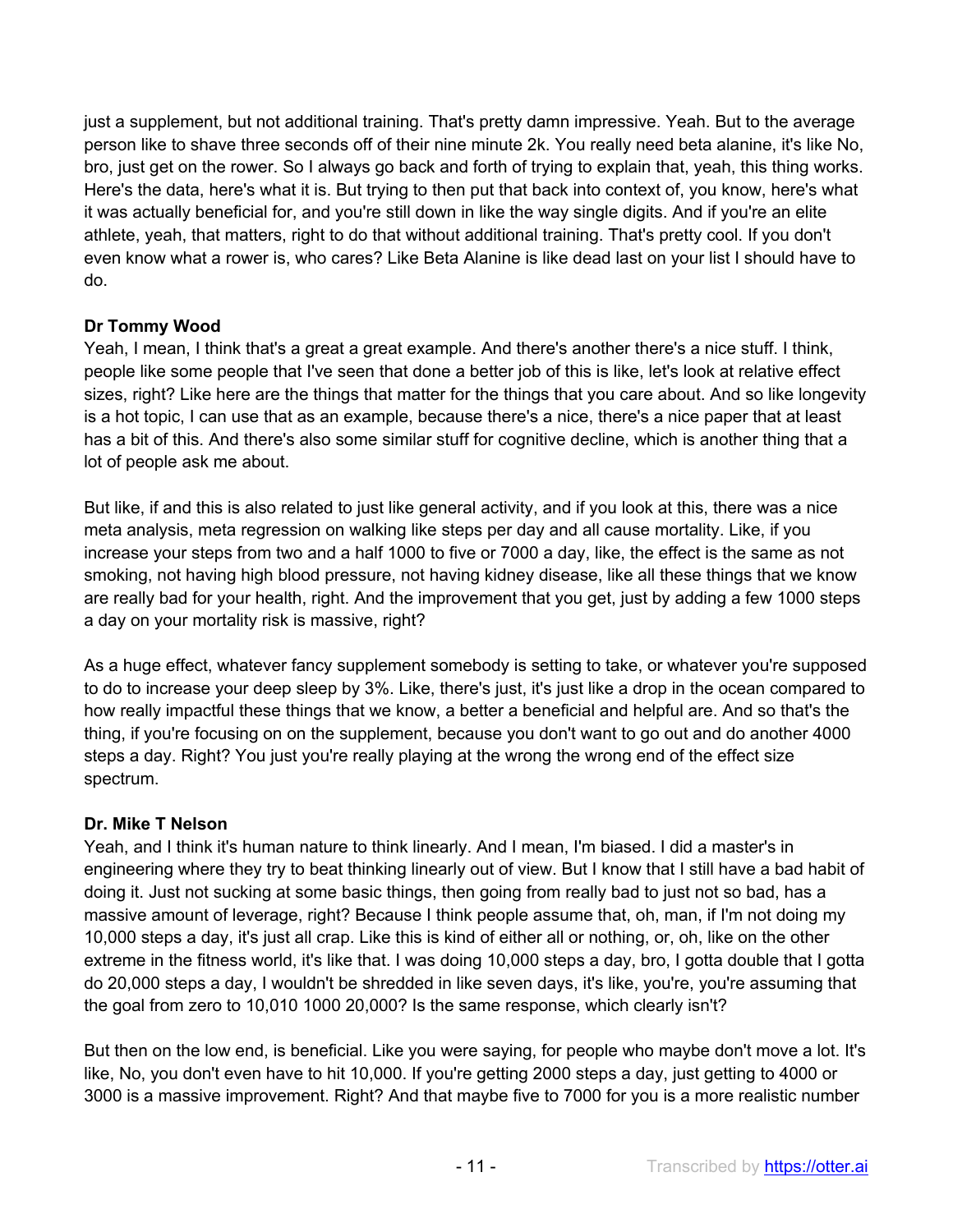for you know, this year. Right. And there's a huge benefit, like you said to that, which I think that makes it more for the average person listening more doable than to and hopefully tries to buffer some of the extremism we see in fitness also.

# **Dr Tommy Wood**

Yeah, and I think we see similar stuff with muscle mass. And, and I mean, it's difficult for me to talk about it to a certain extent, because whenever I talk about the importance of muscle mass on longevity, or health or disease, various people like, bro, like, whatever, I don't want to have to look like, you know, I've literally had this is like, when I talk about muscle mass and, and longevity or disease risk. And so like, again, if you look at all the population data, I've done some of these analyses myself, you basically just don't want to be in the bottom 25% of the population. Right?

# **Dr. Mike T Nelson**

So it was a pretty low bar. If you're going to general population.

# **Dr Tommy Wood**

Are you doing something remotely resistance type, with your body to something maybe within a few reps of voluntary muscular failure, twice a week for maybe a total of 30 to 45 minutes. That's it? That's all you require to have enough muscle mass to see the benefits. And again, that bar is super, super low as it should be. But because a lot of people don't do even that, you know, we assume, and we've kind of, because as a society, we idolize athletes, right?

It's a big part of of who we are as a society. And so you assume that in order to be healthy through exercise, that's the ideal when actually they're doing stuff that's probably detrimental. Like on the other side, they've gone too far. And now that sort of like the benefits of being raised because of the amount that doing and that's fine, because it pays their bills and they should do it. But nobody needs to be running marathons to be aerobically fit, right? Just go and walk for 30 minutes. That's it. Like that's where you start to see the biggest bang for your buck.

And I think trying to get that message across is really tricky because again, you know if you want to embody the if you're going to make exercise a habit, you have to embody this idea that you internally are somebody exercises. I am somebody who does physical activity, who does movement. And we think that people, the people who do that are the people who go and run marathons and are ridiculous bodybuilders with an FMI of 30. Plus is so crazy. Yeah. And that's just not like, yeah, human movement is walking every day, and being able to just like lift some stuff that you need to be able to do just for your day to day activities. Right? That's it. And we just need to find a way to sort of get that into people's psyches. Because I don't think people have internalized that.

# **Dr. Mike T Nelson**

Do you think part of that is probably made worse by videos we put out to you or at least myself of showing performance? Because it's just kind of the the thing? We do not necessarily as everyone else needs to do that, like we've talked with Ben a fair amount about this too of like, on the high end of the spectrum, if you take like a deadlift, like, Should you always be able to pull to 25 300 400 500 600, right, at some point, that curve goes boop, and then it's gonna start going the opposite direction at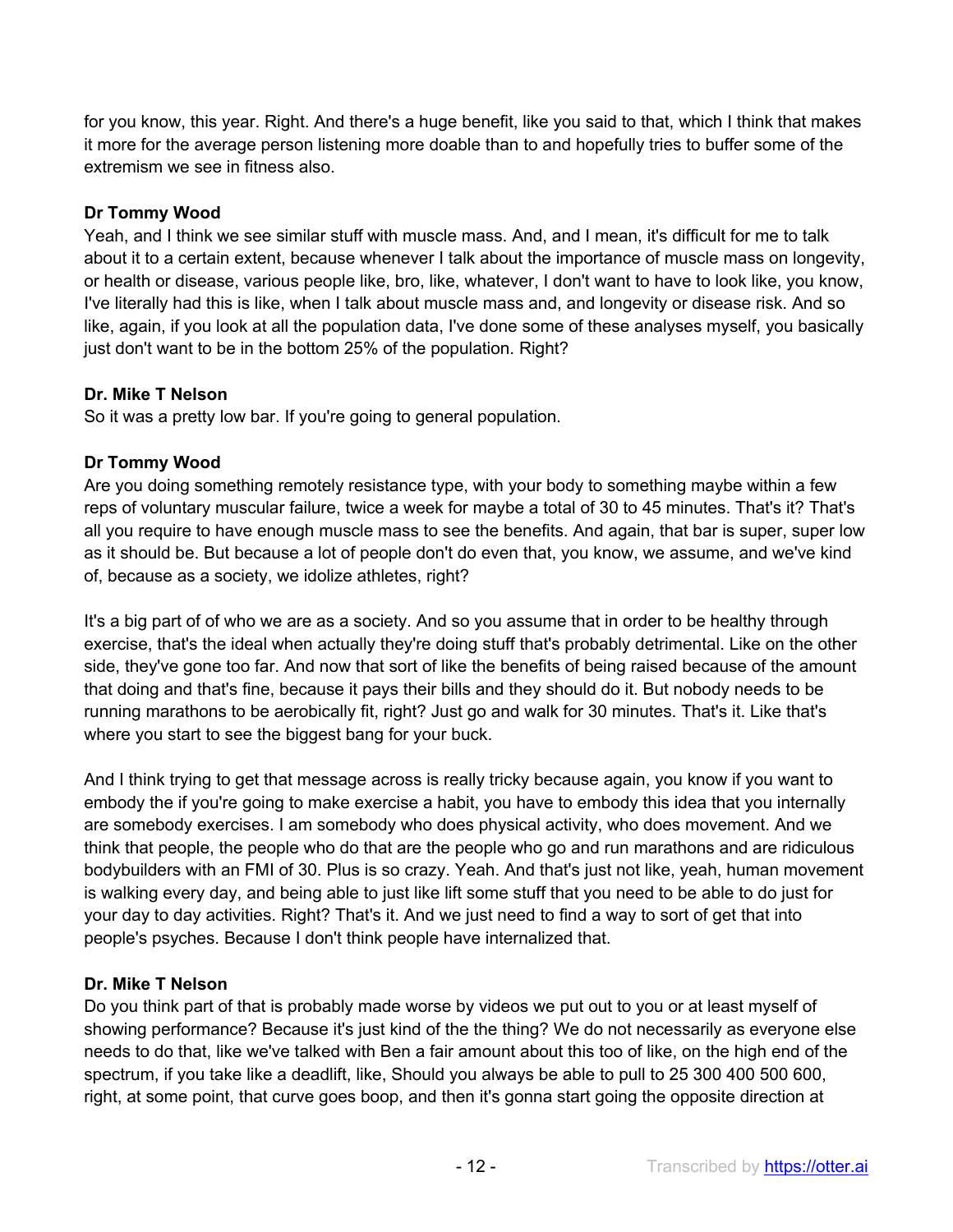some point to especially with, you know, risk reward and spinal health and everything else. And I don't know if we have much data on where that point is. But I would expect that it's probably lower than what most fitness people would think that it is.

### **Dr Tommy Wood**

Absolutely. And part of that is you have to like, I am the embodiment of hellfire. In the past you should this tip, you're like a flip fit fluence or if that's even a word. Yeah. So then you convince yourself that what you do is the thing that everybody else should be doing, when in reality, they're just like, as far from it like, yeah, gap is, is vast.

And I don't know, the wet right way to approach this, like some people are motivated by seeing people who are just much better than them be that from a body composition standpoint, from a strength standpoint, from a robot fitness standpoint, but some people enjoy seeing that. But for a lot of people like that comparison just isn't helpful. And so for like myself, like, I'll post videos, or like, pictures of stuff that I'm doing in the gym, but you're I'll never should never say never, but I won't, I won't post pictures of myself, like, without clothes on. And I won't, if I show you a bar with some weight on it, I won't tell you how many reps I did. Because I don't think that's useful for you to know. Right?

You may find it interesting the kind of training that I'm doing, and that's great, but the number of reps that I can do. And to be honest, I'm not that like in the grand scheme of things. I'm not that strong. I'm well above what I need to be for health, and I appreciate that. But like compared to people that I see, and I watch an Instagram, I'm pretty weak. And so that like I don't think you need to know what I'm lifting. You can see how like, the things that I'm lifting, like in terms of the events and stuff, I think that's interesting, but like the exact weight, or reps, or whatever, I don't think that's that that's that useful for other people to know. And there's a possibility that it could be detrimental, but like, not everybody thinks like that. So I didn't know the best way to approach it.

#### **Dr. Mike T Nelson**

Yeah. And I realized lately, I haven't posted any videos, just because I don't want to be next to my phone when I'm lifting most of the time. Realize I've just avoided all together and the thought of just setting something up and also kind of goes back to it's like, I don't really think that many people care. You know, it's like, the stuff that I do is more for my own internal record than anything else. It's not, I don't think anything I do is impressive, really compared to other people.

But again, that's all goes back to being relative. Right? I think some people are motivated to see someone make progress. And other people are like, well, that's so you know, that should you know, watching any bolt and pull 1000 pounds to me is like, on one hand, I'm like that is so impressive to be, you know, the first or second human that's done that. And then it's also so far removed from anything I'll ever do in my lifetime that it might as well be like going to Mars, you know?

#### **Dr Tommy Wood**

Yeah, that was actually the so I remember that. I remember that Andy Beltre lifts by I remember more clearly Eddie holes first 500 kilo deadlift. Yes. Yeah, I saw that to where I mean, almost died, where he literally almost died. Like literally, his vascular system is emptying down his face out of his noses, like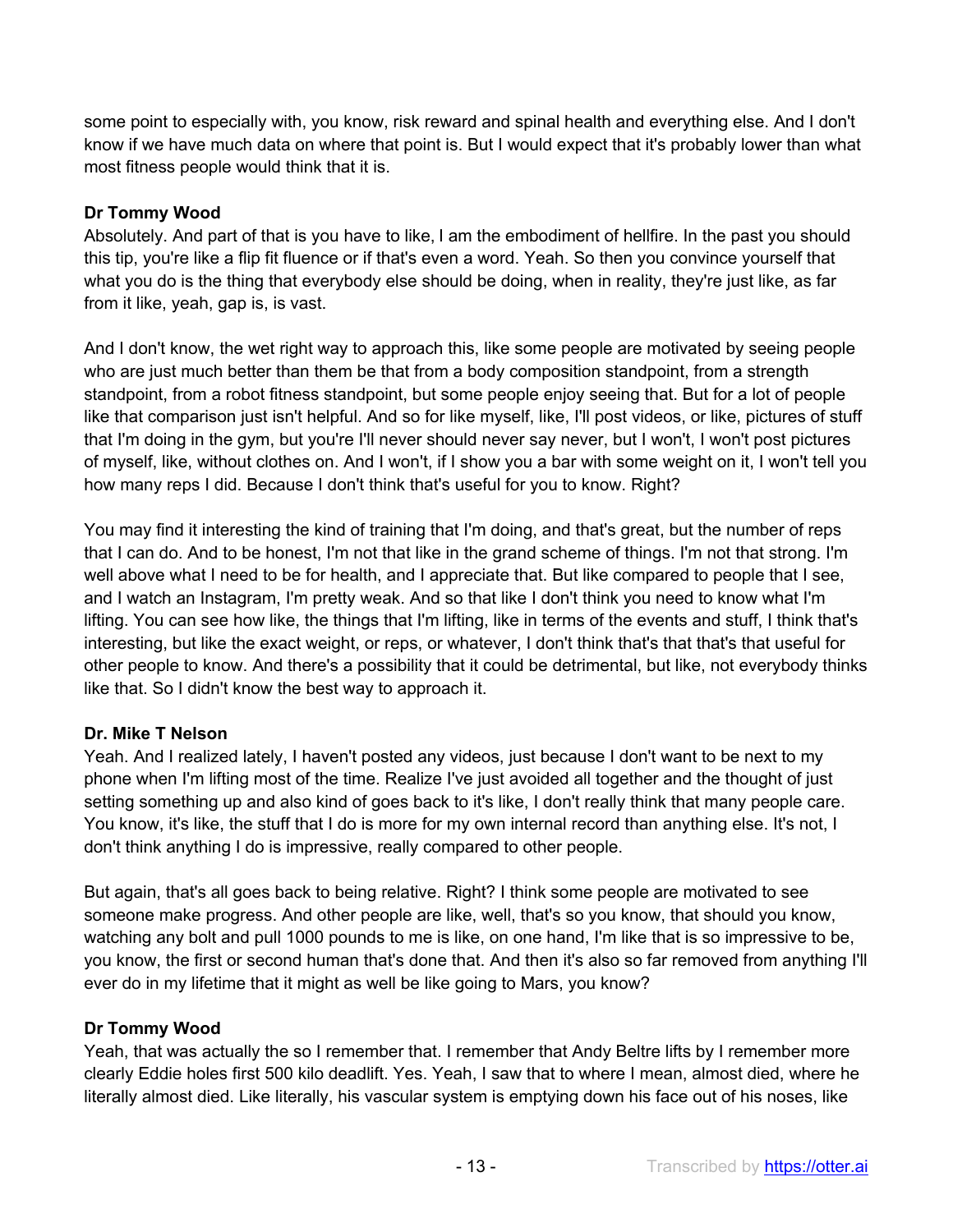blood everywhere out of his nose, the number of drugs that he had to take to get that big. And so like he basically he pulled that debit that year he won World Strongest Man, he's like, I'm out.

Because like, he knew he was endangering his health to achieve that. So like, I love seeing humans do ridiculous things like seeing the the limits of human performance, I think is is great. I love it. But you know, I think it does require some you know, the person to understand and when which he did. And I think that that's, that's great. There's like, this is not good for your health, but you want to stick around and be around for your kids and his wife. And that's the stuff that he talks about is like, just can't keep doing it because I will kill myself doing it.

### **Dr. Mike T Nelson**

No, it was a good, good diversion there. If people listen to this podcast and expect no divergence are sorely disappointed already. So it's okay. Any other ways are things that, I would say, one, from an educator standpoint, this is my own selfish question of when you're putting out content as an educator or trainer or a coach that they should be aware of. And then to as more of a consumer, I know, we covered some of the topics to that haven't already.

### **Dr Tommy Wood**

Yeah, I think there's two things that the, I guess come up a lot, and they're probably probably important, both as an educator and as a consumer. And they are, like consistency. So like consistency in message, and again, finding new ways to say the same thing. So that you can reach a new group of people who will like internalize the message slightly differently. And uncertainty and nuance like, that's just so so, so, so critical. And so actually, I was talking to a friend of mine, he's a chief medical officer of a large digital health company.

And he doesn't put himself out there in the world, sort of, in this way, because he has a huge amount of doubt, in his own abilities, you know, some imposter syndrome. And I think that that's so important, like, those are the people that we need to hear more from because, right, if you understand the nuance, if you understand that, like, not everything is black and white, we need those people to be out in the world. And talking about health, because it is like, different for different people. And there is nuance and you know, different people understand things in different ways. And people work with different populations, like all this stuff is important. Whereas the alternative is like sort of either continuous novelty or rigid application of very complex procedures. Humans just don't he was just don't work like that.

And it's all very well and good saying, you know, this is in mice, but dude, if you spent most of your time working only with mice, and this is coming from someone who does animal research, that's what pays my bills. You know, like, you just if you've only done that, and you've never actually worked with a human struggling to improve their health, or body weight. And this is actually this. There's another there's another. We haven't touched on this arena yet.

But there's this big, like, sort of like spat in the world of weight loss, like, is it the carbs and the insulin? Or is it the calories right? And this is yeah, this is continually still going on, like, come on. It's like it's ridiculous. But this this continuous cycle of like, in the academic literature, like, they'll they'll write a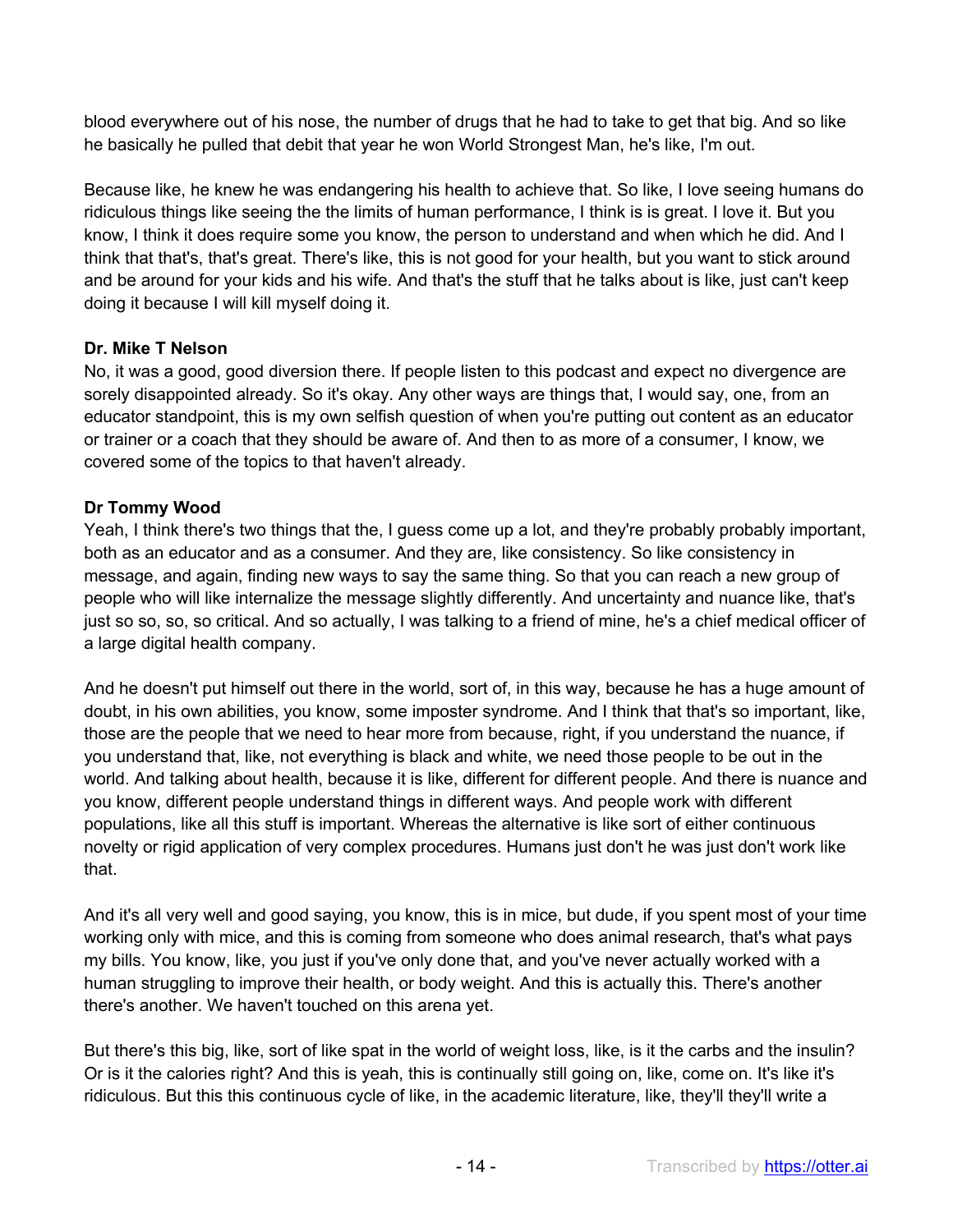review paper, and then they'll slam the other one, this slide is continuous bickering. Like, literally helps nobody who is struggling to improve, who wants to improve their body composition, and not everybody wants to win, that's fine.

But people who want to, like these academics who understand this stuff, theoretically, or some of them don't understand it, theoretically, but like this, arguing, it literally helps nobody. And they've obviously never actually gone to a person struggling to improve their health or struggling to improve their body composition, and really understood what that process looks like. And this is what's happening, right? I've worked with all these mice, here's this thing that works in my mice. Here's how you should do it in humans, like that person has never worked with that individual tried it.

# **Dr. Mike T Nelson**

And they never say like, make sure to do this with your own mice. It's always like a human.

# **Dr Tommy Wood**

Yeah, exactly. Yeah. So like, did we cover some of that? Yeah. So hopefully, some of that kind of helps people navigate some of those things.

# **Dr. Mike T Nelson**

Yeah, and I get some pushback on even like, I have, obviously two certifications. And I want people to take them and people are like, but I don't want to spend like 20 to 24 hours going through it. I'm like, great. I don't know what to tell you. You know, it's like I and I even think that I tried as hard as I could to distill it down right so distill protein down into a one hour lecture that's useful and accurate. Shit that took me freakin forever and even at the end, I'm like, still my call but I didn't I left out this and left out that, you know, but like, I can't make it an eight hour course and have the thing be 400 hours. You might as well go to college then you know what I mean? But it's not By now, I can't make the whole certification two hours to be to cover all these things. It's not possible.

And part of it is, maybe I get older and crankier that. If I gotta, I get all these crazy business stuff from people. So this guy sent me a video the other day, he's like, you know, on your Instagram, what you really need to do is you need to do like talking head like 32nd clips and make sure you give them something that's very deliverable. And I'm like, what if I just don't want to do that? You know, I'm like, What am I gonna say in 30 seconds? That's gonna be there are some basic things. But other than that, you know, it's like, I'm at the point now, where I'm like, if you only want like the 10 second blurb, like you're not gonna like any of my stuff, so why am I gonna put out a whole bunch of stuff? That's all super short condensed, and then try to sell you a 24 hour course? Yeah, right. It just doesn't make sense. I know, you guys have a blood course that's many hours long. It's really good.

# **Dr Tommy Wood**

I mean, and it's, it's, like the vast majority of people will not be able to sit through it. Neither should they have to. But that's kind of right. But that's kind of the point. That's the point. Like, most people don't, don't need it. But if you if you want it, you should do it. But be prepared to sit through. I think it's like 45 hours at this point.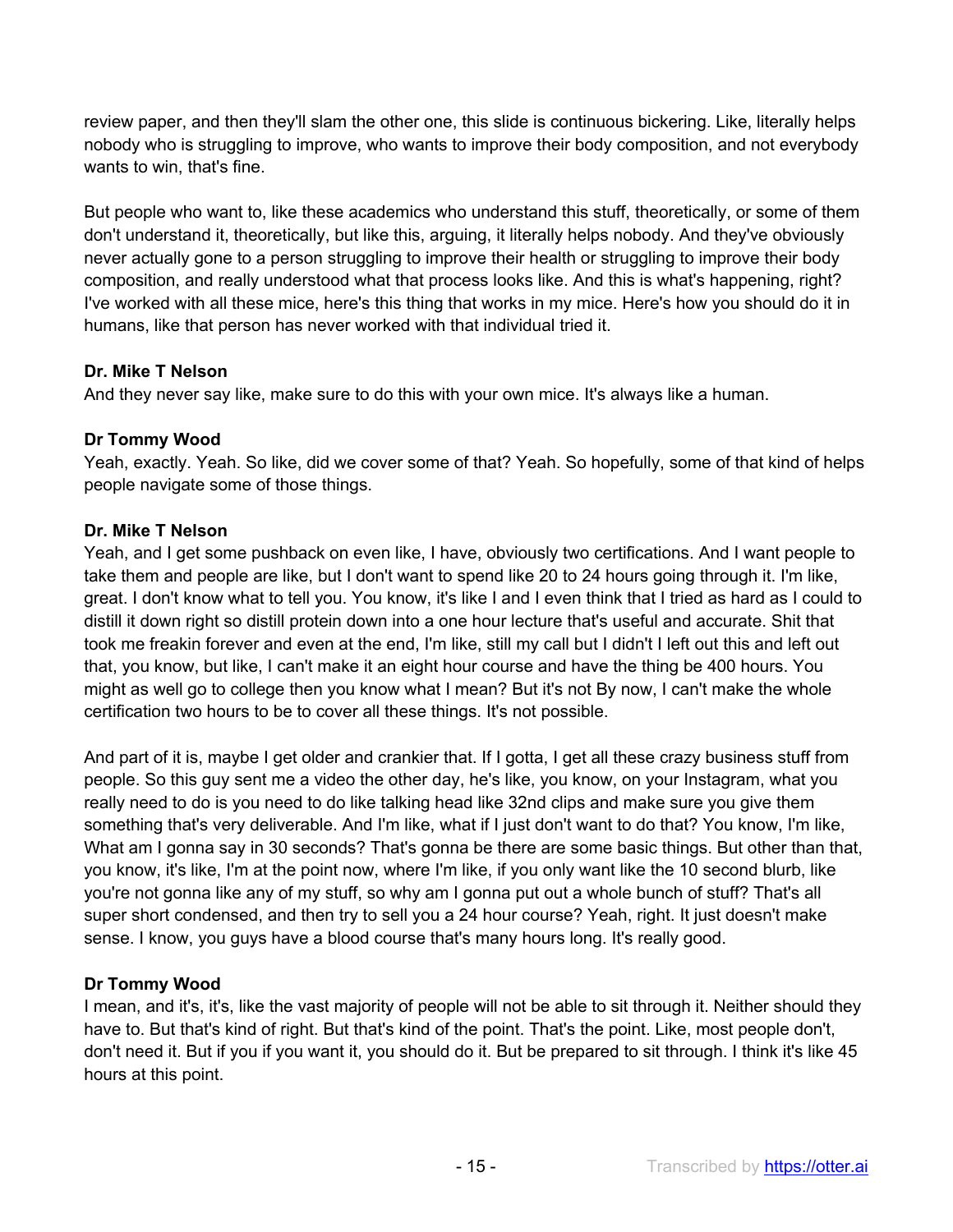I didn't realize it's that long. Oh, wait, I gotta get back in there.

### **Dr Tommy Wood**

Because we did a bunch of case studies. I think I think the first one of the first videos or sections is on blood sugar. And I think the first one we did and metabolic health, and I think the first video we did is like an hour and a half. And then we turned around and we're like, we barely scratched the surface. We did like three follow up videos that it like probably the met all the metabolic health and glucose content, probably totals like eight to 10 hours at this point. So and that's just, it is what it is, if you like that kind of stuff, you should listen to it, but the vast majority of people shouldn't.

#### **Dr. Mike T Nelson**

But I think that's a benefit. Because you, you know who the target audience is. So for me, the people who contact me and like, I just don't understand, like, I need help with this. It's like, okay, great, then you need to hire a coach, or someone who can translate the data for you and has worked with actual humans, not just training mice, and just pay them for their opinion.

Yes, I know, it's an expert opinion, and all that kind of stuff. But the reality is, we do that all the time, like I just filed my taxes. So I pay the CPA, a lot of money to be like, hey, you know, I don't sit down and ask her to read the tax code to me, I trust that she's gonna do her job. And so far, it's been well, so I'm trying to, you know, same thing with you guys. It's you're targeting coaches and people who want to learn to do better, and then not necessarily the ultimate end user, per se. And if you try to do both, I think a lot of times, it just ends up being this disaster of short quips with no context and no background, and people feel like they have a little bit of knowledge, and they're just running around more dangerous than they were before. Yeah. I agree. Awesome. Any other last comments? We'll wrap up?

# **Dr Tommy Wood**

No, I think so. As usual, we sort of zoomed around a bit, but I think there's three or four people still listening and hopefully, some useful stuff out of it.

#### **Dr. Mike T Nelson**

Yeah, no, I agree. My takeaways would be if you see someone that kind of swerves out of their lane a little bit, like, maybe pay a little bit more attention, right. And a lot of times, you may not know what their background is, some people have a bigger background in and you're just not aware of. Yeah. And then if it's always a new shiny thing all the time, that to me is always kind of a red flag to you know, that. Yes, there's new discoveries. Yes, there's new things.

But, you know, the standard principles have worked for, you know, 1000s upon 1000s of years, and if you're not doing those big rocks already, like the new sexy stuff is not really going to move the needle all that much, which I know isn't very exciting, either. But that's the way it goes. And the last part too, is that your science just moves slow. Like, that's just the reality of the process. And some studies are, quote, unquote, correct. Some will be disproven, some was shown to be completely wrong. Like I remember, like, one of my favorite Tim Noakes quotes was, he's like, Alright, all this stuff I'm going to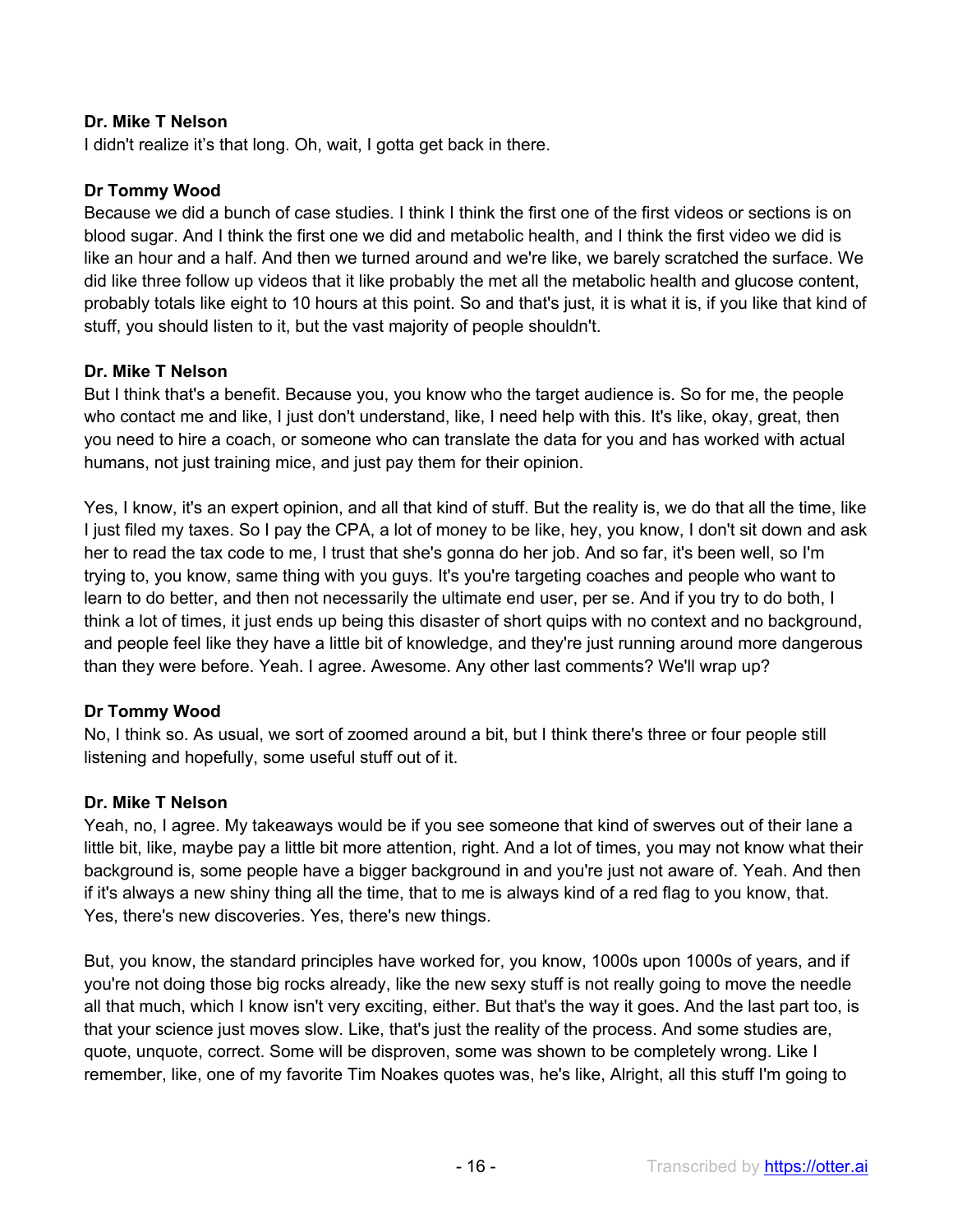teach you today. 50% of this later will probably be shown to be wrong. The hard part is I don't know what 50%.

### **Dr Tommy Wood**

Maybe in there is another little nugget which is potentially useful when people publicly and openly tell you about the times they were wrong, or you know, as part of this process, they're like, oh, yeah, like two years ago, I thought this and, and I'm wrong now, and Noakes is a nice example of that, because I think that, so he, I mean, he's, he's very ardently low carb now.

So he wrote, like one of the Bible's on endurance performance and injury training. And, you know, at a conference, he like, took the fuel section of the book, like, it is all like, just 100% carbs all carbs all day all the time. And he ripped out his book. This is wrong. Right. And so whether or not you agree with him on that, at least he's willing to stand up and say, you know, what, I was not right about this, you know, and, and then be very public about it. And so that's another that's another sort of like factor that you should look for in people who you can trust because they're willing to, to acknowledge when they're wrong.

### **Dr. Mike T Nelson**

Yeah, yeah. I mean, the example I think of that is like Rob Wolf, I love like, but his really early stuff. I didn't like any of it. I was like, Who the hell is this guy? What is he talking about? But over time, I saw him change his opinions slightly based on new data. And he read the data and he helped people and he cared about and I was like, Oh, that's pretty cool. Because that is more rare than what people realize. And so then I was like, Oh, wow, that that is cool.

So I always like to see over time faced with new data, will people change their mind or at least consider it and not just dismiss it? Because it doesn't agree with their opinion, but they at least spend some time thinking about it. So yeah, yeah, super important. Yeah. And we're gonna be able find more about your courses, or if you want to be found when you're not in the lab working with animals.

#### **Dr Tommy Wood**

Yeah. Instagram is usually where people should go some thoughts. Tell me word on Instagram. Yeah, you'll see occasional photos of things happening in the gym. Maybe a paper that I wrote that's come out pictures of pictures of dogs. If you like those things, sometimes as a sarcastic meme, I'll get like, I'll get inspired.

#### **Dr. Mike T Nelson**

The coffee brain one was good. God showed me that one.

#### **Dr Tommy Wood**

So and it's it's super intermittent, but if you enjoy things like that, that Instagram is the place to find me. I do. I do try. And I don't get many DMS, which is why I can say this. And I'm happy with that. But I do try and answer the DMS I get. So like, if you happen to really want to hunt me down and ask me a question. You can do that. And I'm I'm pretty good at getting back to people.